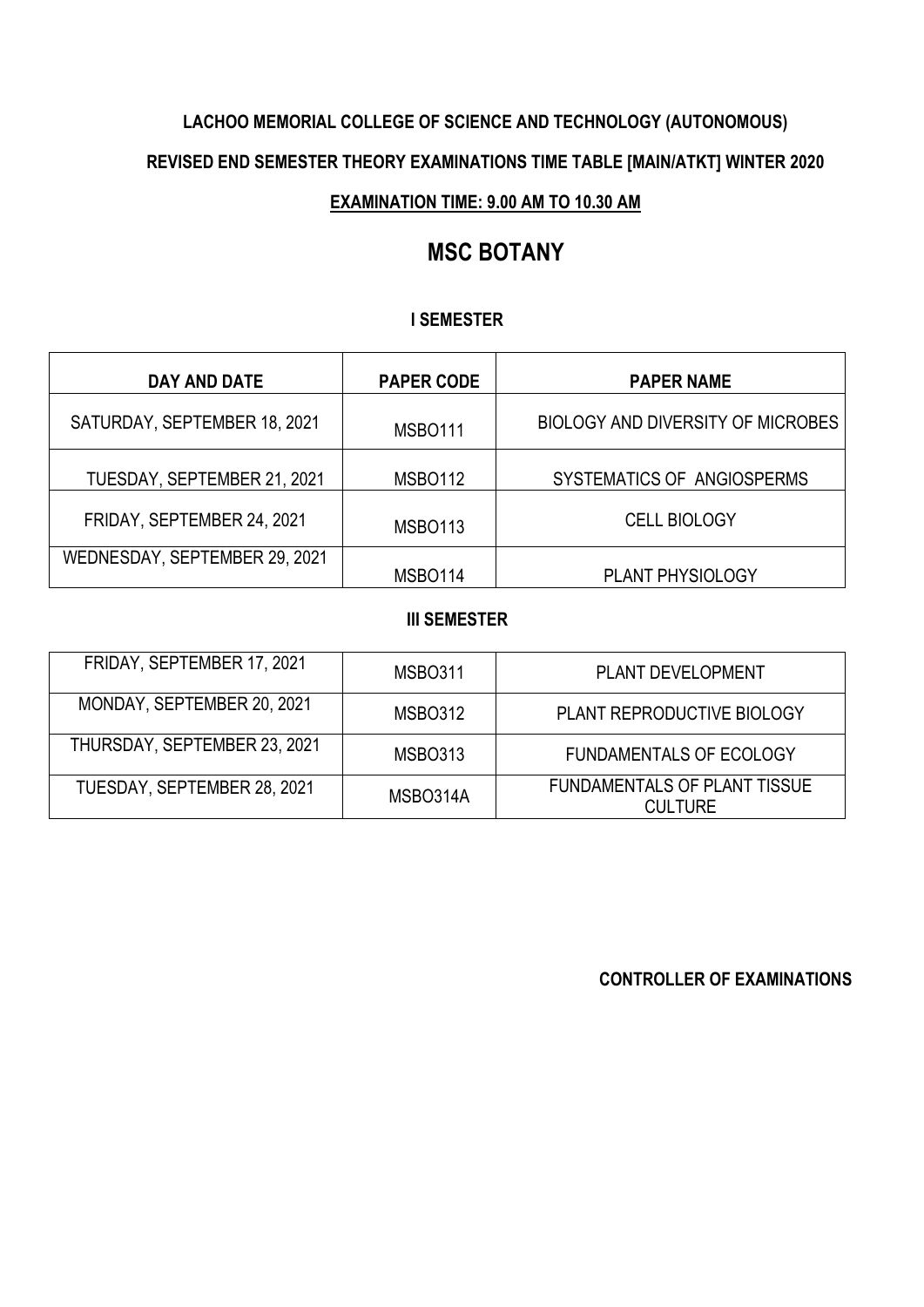# **MSC BIOTECHNOLOGY**

#### **I SEMESTER**

| DAY AND DATE                  | <b>PAPER CODE</b> | <b>PAPER NAME</b>                                 |
|-------------------------------|-------------------|---------------------------------------------------|
| SATURDAY, SEPTEMBER 18, 2021  | MSBT111           | PRINCIPLES OF MICROBIOLOGY                        |
| TUESDAY, SEPTEMBER 21, 2021   | MSBT112           | CELL BIOLOGY, GENETICS AND<br><b>CYTOGENETICS</b> |
| FRIDAY, SEPTEMBER 24, 2021    | MSBT113           | <b>FUNDAMENTALS OF IMMUNOLOGY</b>                 |
| WEDNESDAY, SEPTEMBER 29, 2021 | MSBT114           | <b>BASIC MOLECULAR BIOLOGY</b>                    |

#### **III SEMESTER**

| FRIDAY, SEPTEMBER 17, 2021   | MSBT311  | ENVIRONMENTAL BIOTECHNOLOGY                            |
|------------------------------|----------|--------------------------------------------------------|
| MONDAY, SEPTEMBER 20, 2021   | MSBT312  | ANIMAL CELL CULTURE AND<br><b>APPLICATIONS</b>         |
| THURSDAY, SEPTEMBER 23, 2021 | MSBT313  | PLANT BIOTECHNOLOGY                                    |
| TUESDAY, SEPTEMBER 28, 2021  | MSBT314A | <b>BIOPROCESS ENGINEERING AND</b><br><b>TECHNOLOGY</b> |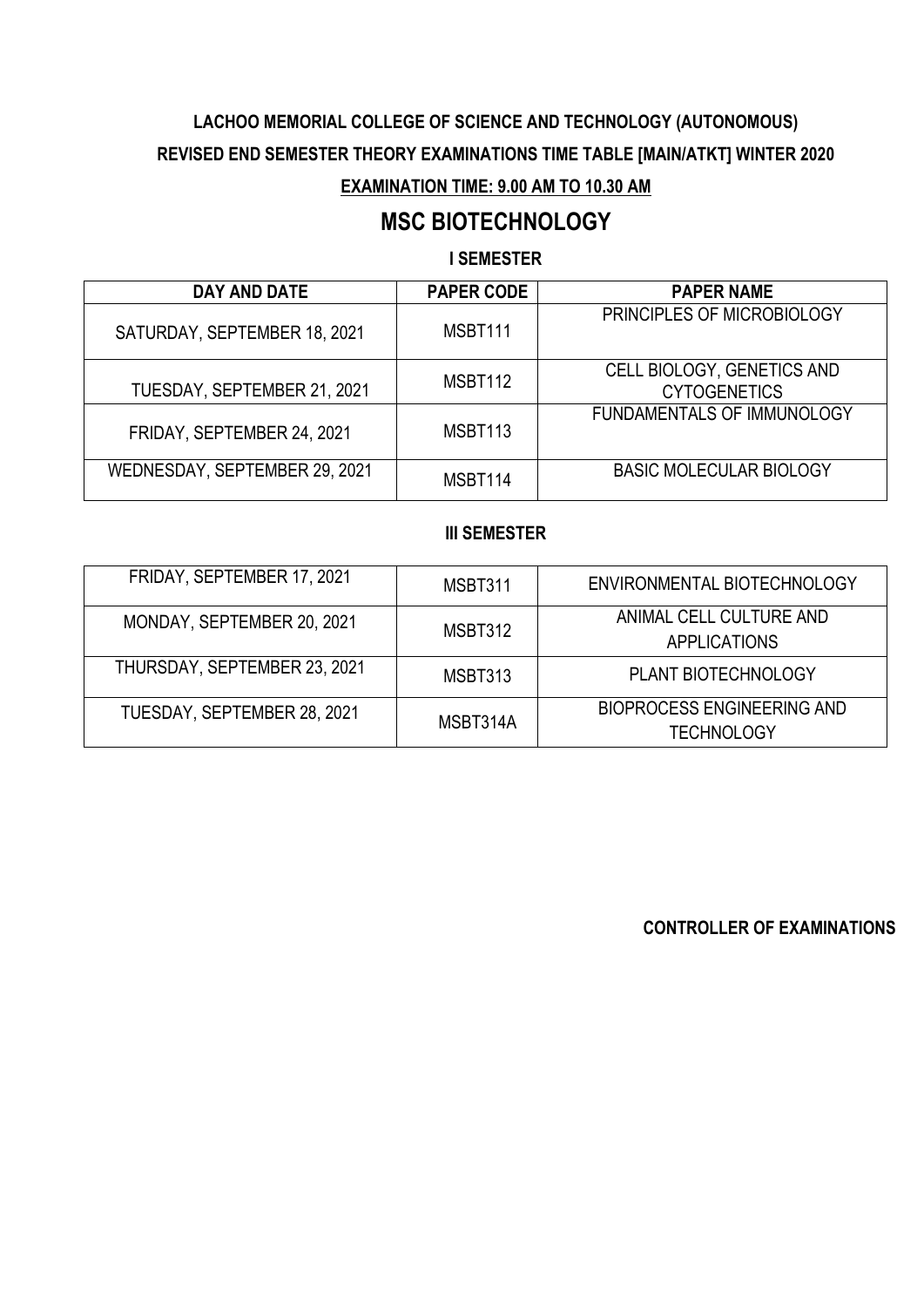# **MSC CHEMISTRY**

#### **I SEMESTER**

| <b>DAY AND DATE</b>           | <b>PAPER CODE</b>   | <b>PAPER NAME</b>                                    |  |
|-------------------------------|---------------------|------------------------------------------------------|--|
| SATURDAY, SEPTEMBER 18, 2021  | MSCH <sub>111</sub> | <b>GROUP THEORY &amp; CHEMICAL BONDING</b>           |  |
| TUESDAY, SEPTEMBER 21, 2021   | MSCH <sub>112</sub> | <b>ORGANIC CHEMISTRY-I</b>                           |  |
| FRIDAY, SEPTEMBER 24, 2021    | MSCH <sub>113</sub> | <b>PHYSICAL CHEMISTRY-I</b>                          |  |
| WEDNESDAY, SEPTEMBER 29, 2021 | MSCH <sub>114</sub> | <b>ANALYTICAL CHEMISTRY-I</b>                        |  |
| <b>III SEMESTER</b>           |                     |                                                      |  |
| FRIDAY, SEPTEMBER 17, 2021    | MSCH311             | ORGANIC SPECTROSCOPY                                 |  |
| MONDAY, SEPTEMBER 20, 2021    | MSCH312             | SOLID STATE, SURFACE CHEMISTRY &<br><b>CATALYSIS</b> |  |
| THURSDAY, SEPTEMBER 23, 2021  | MSCH313             | ORGANOTRANSITION METAL<br><b>CHEMISTRY</b>           |  |
| TUESDAY, SEPTEMBER 28, 2021   | MSCH314 A           | <b>ORGANIC SYNTHESIS-I</b>                           |  |
|                               | MSCH314 B           | <b>MATERIAL CHEMISTRY</b>                            |  |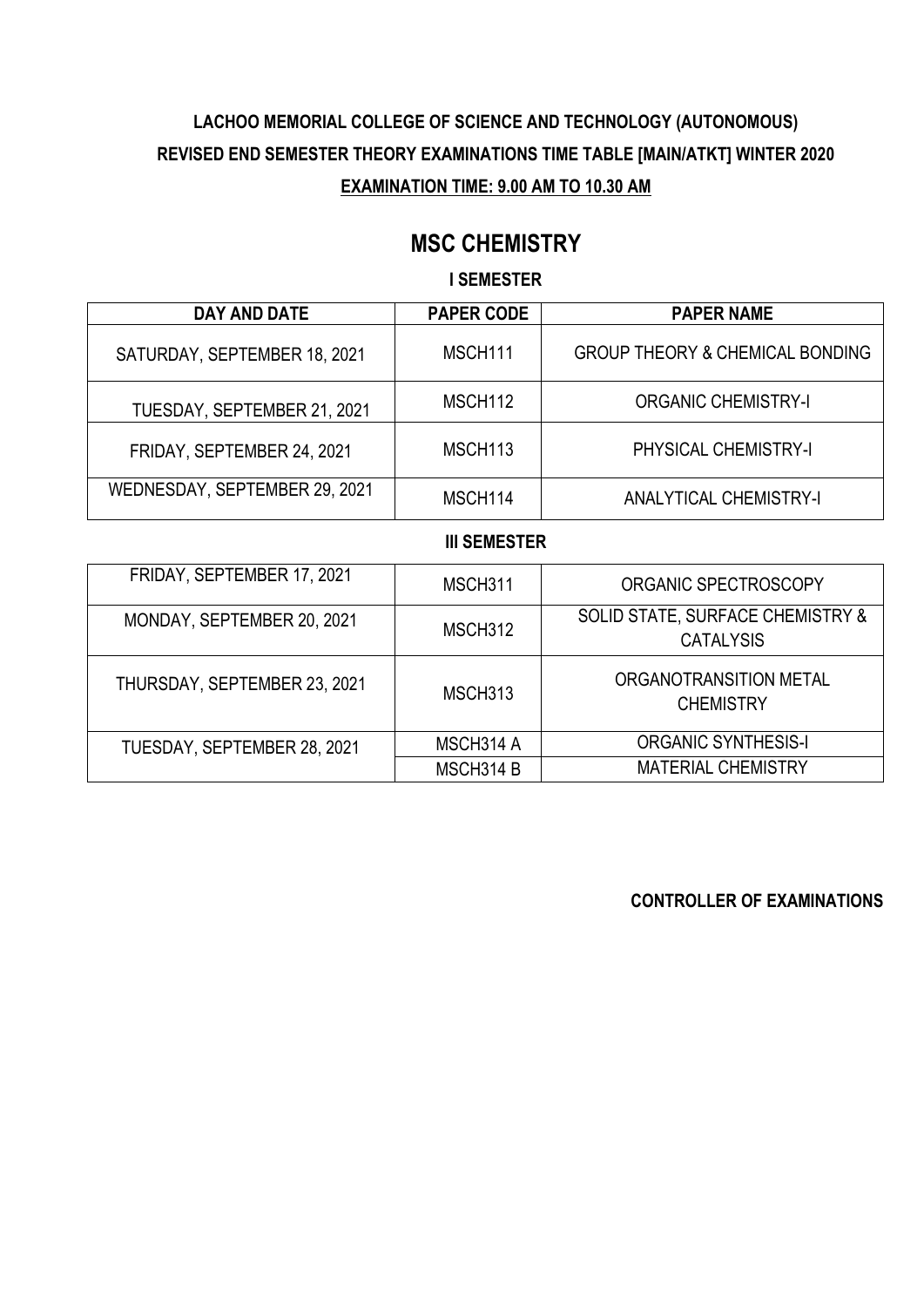### **LACHOO MEMORIAL COLLEGE OF SCIENCE AND TECHNOLOGY (AUTONOMOUS)**

### **REVISED END SEMESTER THEORY EXAMINATIONS TIME TABLE [MAIN/ATKT] WINTER 2020**

#### **EXAMINATION TIME: 9.00 AM TO 10.30 AM**

## **MSC PHYSICS**

#### **I SEMESTER**

| DAY AND DATE                  | <b>PAPER CODE</b>   | <b>PAPER NAME</b>                            |
|-------------------------------|---------------------|----------------------------------------------|
| SATURDAY, SEPTEMBER 18, 2021  | MSPH <sub>111</sub> | <b>CLASSICAL MECHANICS</b>                   |
| TUESDAY, SEPTEMBER 21, 2021   | MSPH <sub>112</sub> | <b>MATHEMATICAL PHYSICS</b>                  |
| FRIDAY, SEPTEMBER 24, 2021    | MSPH <sub>113</sub> | <b>COMPUTATIONAL PHYSICS</b>                 |
| WEDNESDAY, SEPTEMBER 29, 2021 | MSPH114             | <b>SEMI CONDUCTOR DEVICES &amp; CIRCUITS</b> |

#### **III SEMESTER**

| FRIDAY, SEPTEMBER 17, 2021   | MSPH311  | <b>CLASSICAL ELECTRODYNAMICS</b>                         |
|------------------------------|----------|----------------------------------------------------------|
| MONDAY, SEPTEMBER 20, 2021   | MSPH312  | <b>QUANTUM MECHANICS-II</b>                              |
| THURSDAY, SEPTEMBER 23, 2021 | MSPH313  | <b>NUCLEAR PHYSICS - I</b>                               |
| TUESDAY, SEPTEMBER 28, 2021  | MSPH314A | <b>COMMUNICATION TECHNOLOGY</b>                          |
|                              | MSPH314B | <b>MATERIAL SYNTHESIS AND</b><br><b>CHARACTERIZATION</b> |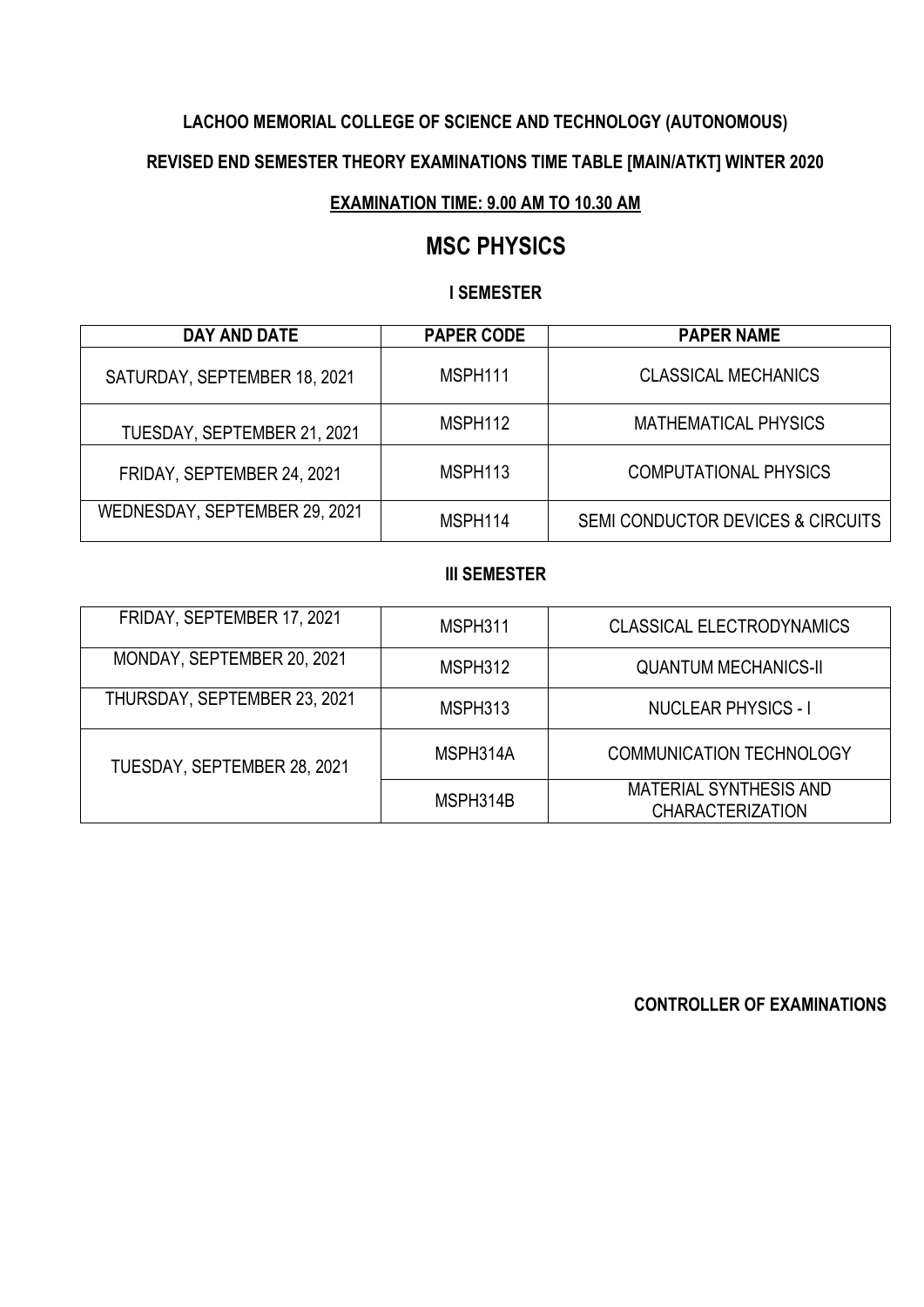## **MSC MATHEMATICS**

#### **I SEMESTER**

| DAY AND DATE                  | <b>PAPER CODE</b> | <b>PAPER NAME</b>                                      |
|-------------------------------|-------------------|--------------------------------------------------------|
| SATURDAY, SEPTEMBER 18, 2021  | MSMT111           | ALGEBRA-I                                              |
| TUESDAY, SEPTEMBER 21, 2021   | MSMT112           | ADVANCED REAL ANALYSIS                                 |
| FRIDAY, SEPTEMBER 24, 2021    | MSMT113           | DIFFERENTIAL EQUATIONS                                 |
| WEDNESDAY, SEPTEMBER 29, 2021 | MSMT114           | <b>SPECIAL FUNCTIONS</b>                               |
| MONDAY, OCTOBER 4, 2021       | MSMT115           | ANALYTICAL DYNAMICS AND<br><b>NUMERICAL ANALYSIS-I</b> |

#### **III SEMESTER**

| FRIDAY, SEPTEMBER 17, 2021  | MSMT311  | <b>COMPLEX ANALYSIS</b>              |
|-----------------------------|----------|--------------------------------------|
| MONDAY, SEPTEMBER 20, 2021  | MSMT312  | <b>TENSOR ANALYSIS</b>               |
| TUESDAY, SEPTEMBER 28, 2021 | MSMT313  | <b>FUNCTIONAL ANALYSIS-I</b>         |
|                             | MSMT314C | <b>LAMINAR VISCOUS FLOW THEORY-I</b> |
| FRIDAY, OCTOBER 1, 2021     | MSMT314D | PROBABILITY AND STATISTICAL          |
|                             |          | <b>DISTRIBUTIONS-I</b>               |
|                             | MSMT315B | <b>FUNDAMENTALS OF OPERATIONS</b>    |
| FRIDAY, OCTOBER 8, 2021     |          | <b>RESEARCH-I</b>                    |
|                             | MSMT315C | <b>INTEGRAL EQUATIONS -I</b>         |